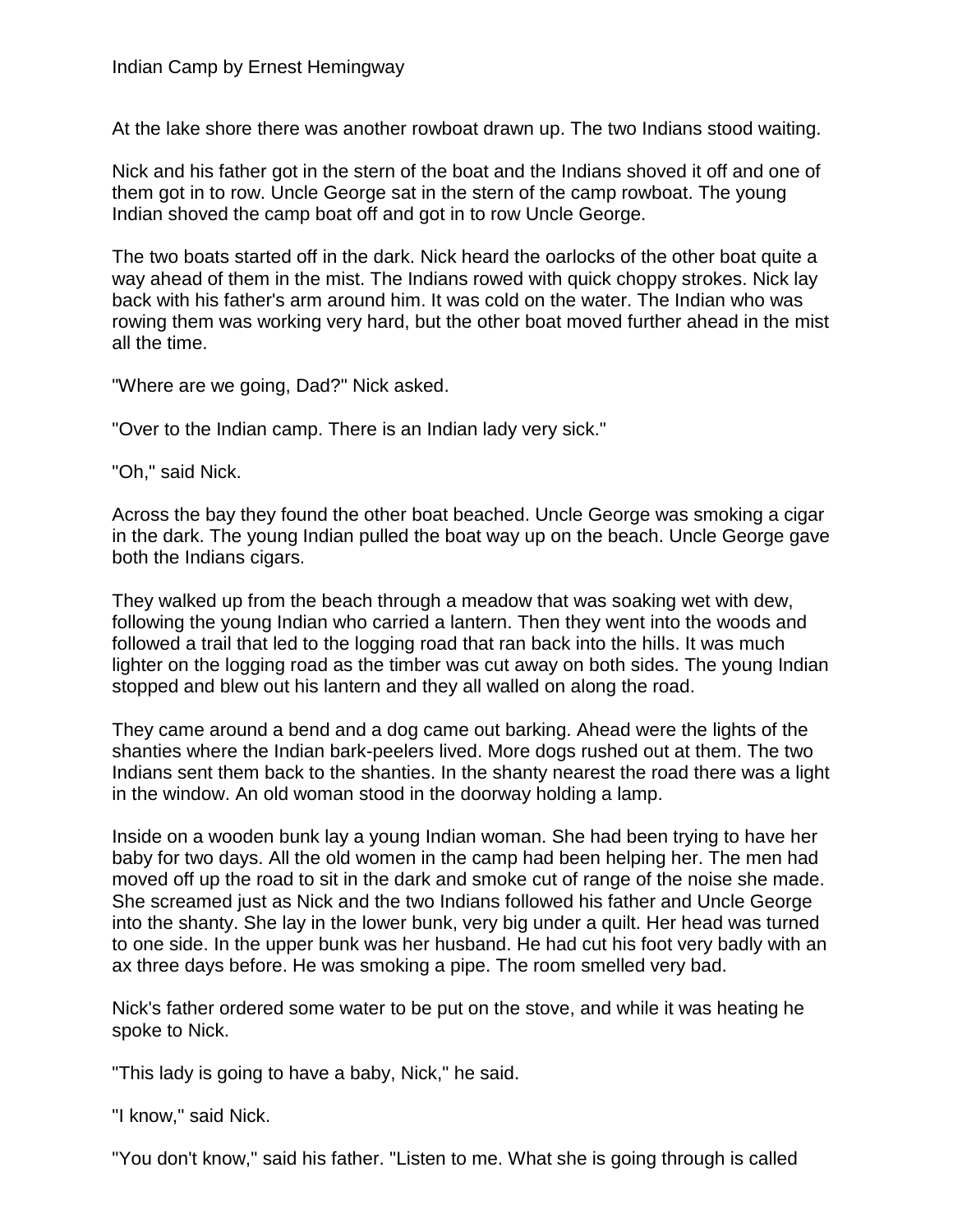being in labor. The baby wants to be born and she wants it to be born. All her muscles are trying to get the baby born. That is what is happening when she screams."

"I see," Nick said.

Just then the woman cried out.

"Oh, Daddy, can't you give her something to make her stop screaming?" asked Nick.

"No. I haven't any anesthetic," his father said. "But her screams are not important. I don't hear them because they are not important."

The husband in the upper bunk rolled over against the wall.

The woman in the kitchen motioned to the doctor that the water was hot. Nick's father went into the kitchen and poured about half of the water out of the big kettle into a basin. Into the water left in the kettle he put several things he unwrapped from a handkerchief.

"Those must boil," he said, and began to scrub his hands in the basin of hot water with a cake of soap he had brought from the camp. Nick watched his father's hands scrubbing each other with the soap. While his father washed his hands very carefully and thoroughly, he talked.

"You see, Nick, babies are supposed to be born head first but sometimes they're not. When they're not they make a lot of trouble for everybody. Maybe I'll have to operate on this lady. We'll know in a little while."

When he was satisfied with his hands he went in and went to work.

"Pull back that quilt, will you, George?" he said. "I'd rather not touch it."

Later when he started to operate Uncle George and three Indian men held the woman still. She bit Uncle George on the arm and Uncle George said, "Damn squaw bitch!" and the young Indian who had rowed Uncle George over laughed at him. Nick held the basin for his father. It all took a long time.

His father picked the baby up and slapped it to make it breathe and handed it to the old woman.

"See, it's a boy, Nick," he said. "How do you like being an intern?"

Nick said. "All right." He was looking away so as not to see what his father was doing.

"There. That gets it," said his father and put something into the basin.

Nick didn't look at it.

"Now," his father said, "there's some stitches to put in. You can watch this or not, Nick, just as you like. I'm going to sew up the incision I made."

Nick did not watch. His curiosity had been gone for a long time.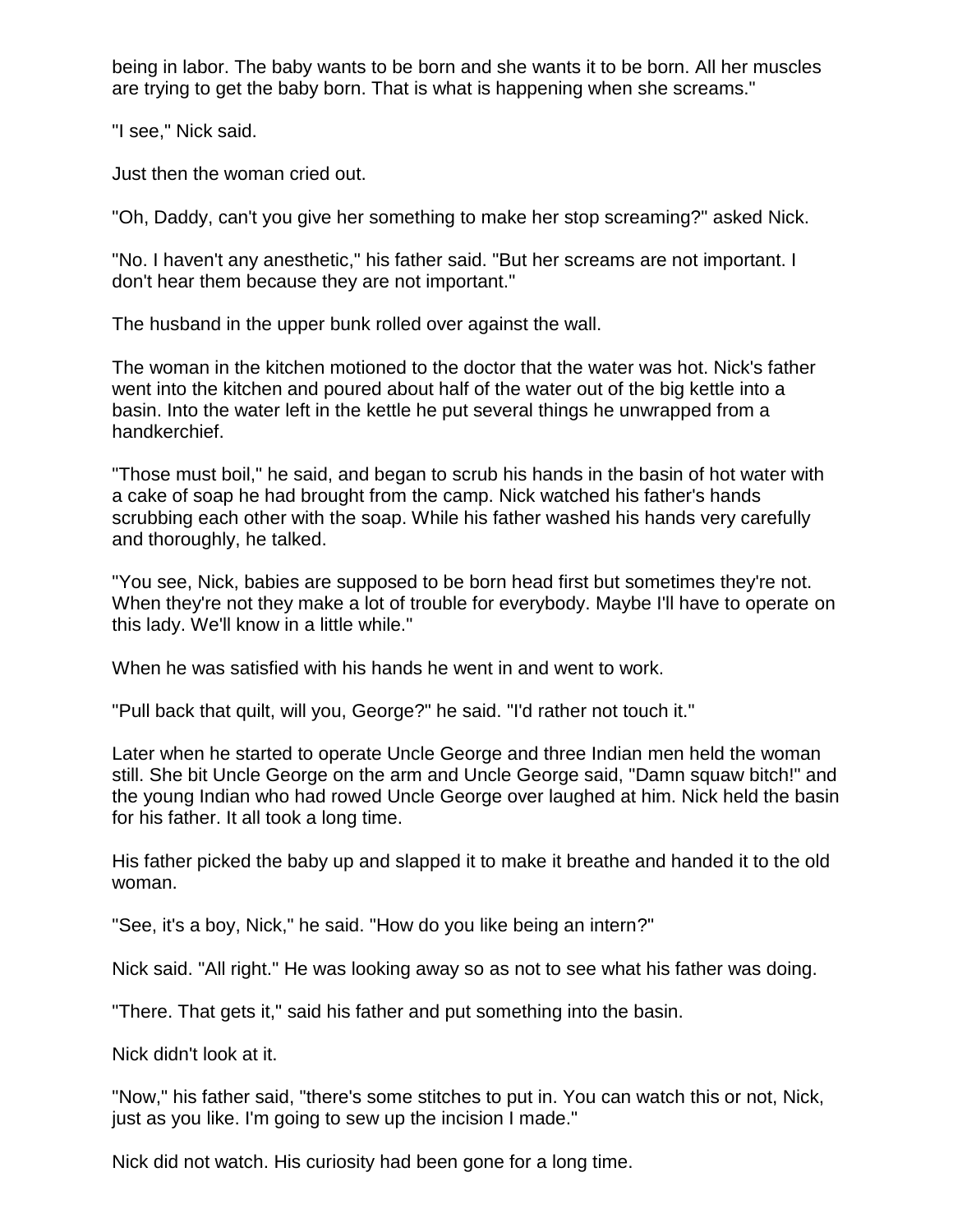His father finished and stood up. Uncle George and the three Indian men stood up. Nick put the basin out in the kitchen.

Uncle George looked at his arm. The young Indian smiled reminiscently.

"I'll put some peroxide on that, George," the doctor said.

He bent over the Indian woman. She was quiet now and her eyes were closed. She looked very pale. She did not know what had become of the baby or anything.

"I'll be back in the morning." the doctor said, standing up.

"The nurse should be here from St. Ignace by noon and she'll bring everything we need."

He was feeling exalted and talkative as football players are in the dressing room after a game.

"That's one for the medical journal, George," he said. "Doing a Caesarian with a jackknife and sewing it up with nine-foot, tapered gut leaders."

Uncle George was standing against the wall, looking at his arm.

"Oh, you're a great man, all right," he said.

"Ought to have a look at the proud father. They're usually the worst sufferers in these little affairs," the doctor said. "I must say he took it all pretty quietly."

He pulled back the blanket from the Indian's head. His hand came away wet. He mounted on the edge of the lower bunk with the lamp in one hand and looked in. The Indian lay with his face toward the wall. His throat had been cut from ear to ear. The blood had flowed down into a pool where his body sagged the bunk. His head rested on his left arm. The open razor lay, edge up, in the blankets.

"Take Nick out of the shanty, George," the doctor said.

There was no need of that. Nick, standing in the door of the kitchen, had a good view of the upper bunk when his father, the lamp in one hand, tipped the Indian's head back.

It was just beginning to be daylight when they walked along the logging road back toward the lake.

"I'm terribly sorry I brought you along; Nickie," said his father, all his post-operative exhilaration gone. "It was an awful mess to put you through."

"Do ladies always have such a hard time having babies?" Nick asked.

"No, that was very, very exceptional."

"Why did he kill himself, Daddy?"